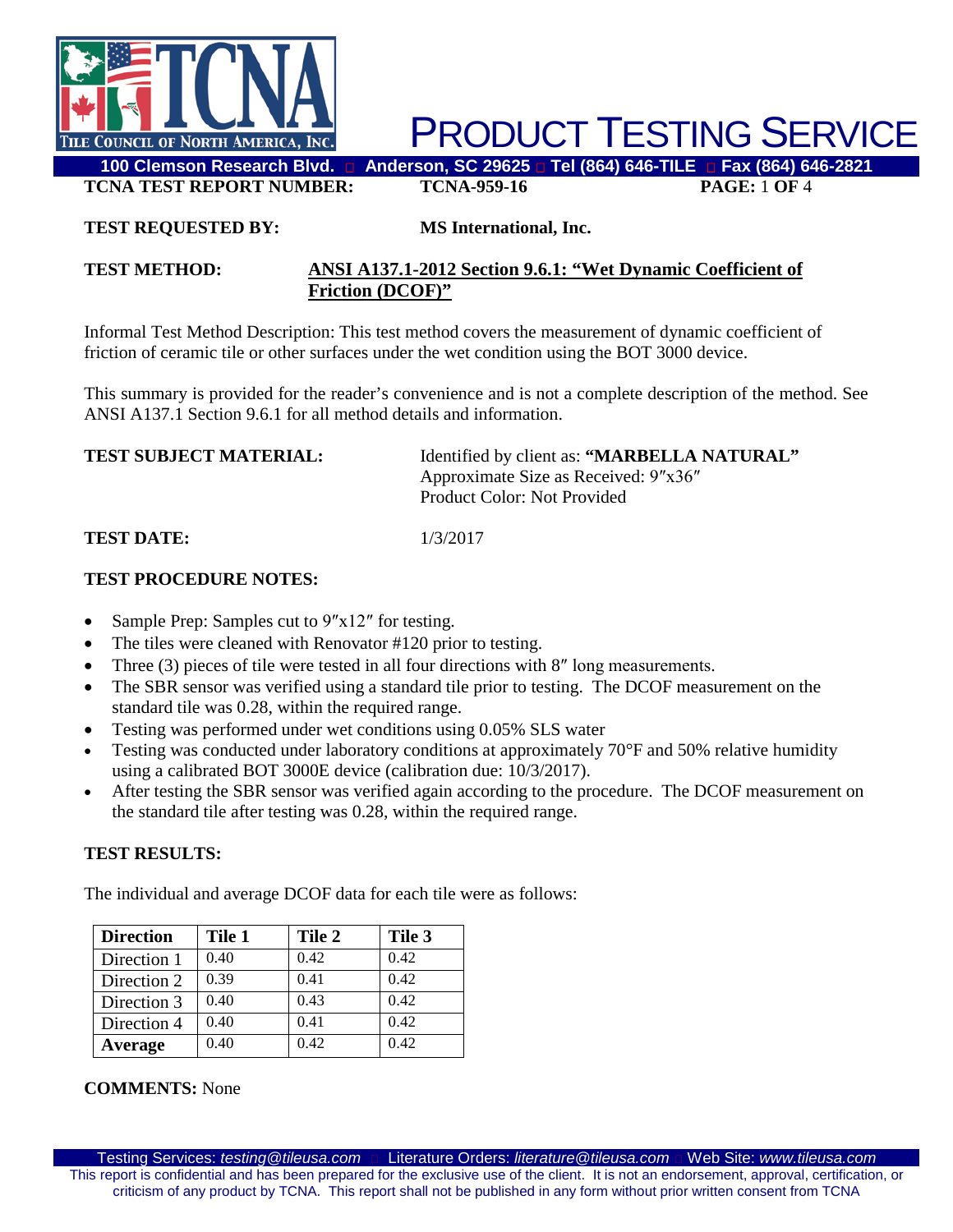

**TCNA TEST REPORT NUMBER: TCNA-959-16 PAGE:** 2 **OF** 4

**TEST REQUESTED BY: MS International, Inc.**

**TEST SUBJECT MATERIAL:** Identified by client as: **"MARBELLA NATURAL"**

**TEST METHOD: ANSI A137.1-2012 Section 9.6.1: "Wet Dynamic Coefficient of Friction (DCOF)"**

# **IMAGE OF PRODUCT TESTED:**

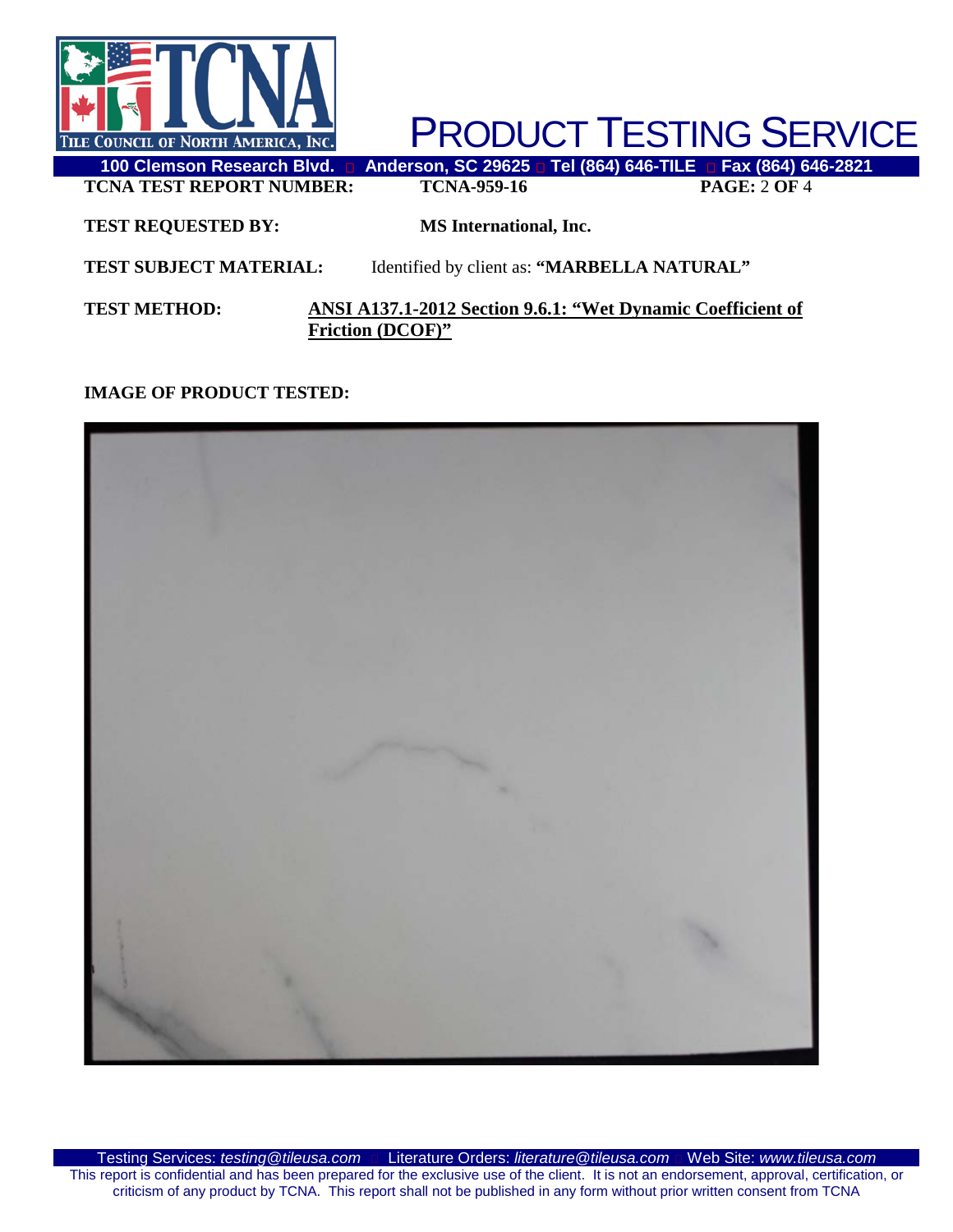

**TCNA TEST REPORT NUMBER: TCNA-959-16 PAGE:** 3 **OF** 4

## **TEST REQUESTED BY: MS International, Inc.**

## **TEST SUBJECT MATERIAL:** Identified by client as: **"MARBELLA NATURAL"**

#### **TEST METHOD: ANSI A137.1-2012 Section 9.6.1: "Wet Dynamic Coefficient of Friction (DCOF)"**

## **ANSI SPECIFICATIONS:**

According to the ANSI A137.1 standard for ceramic tile, "Unless otherwise specified, tiles suitable for level interior spaces expected to be walked upon when wet shall have a wet DCOF of 0.42 or greater when tested using SLS solution as per the procedure in section 9.6.1. However, tiles with a DCOF of 0.42 or greater are not necessarily suitable for all projects. The specifier shall determine tiles appropriate for specific project conditions, considering by way of example, but not in limitation, type of use, traffic, expected contaminants, expected maintenance, expected wear, and manufacturers' guidelines and recommendations."

This paragraph is excerpted from Section 6.2.2.1.10 of the standard. For the complete section, including necessary information for specifiers, this section can be viewed and downloaded at no cost at [http://www.tcnatile.com/images/pdfs/COF\\_excerpt\\_from\\_ANSI\\_A137.1-2012\\_release\\_date\\_November\\_2012.pdf](http://www.tcnatile.com/images/pdfs/COF_excerpt_from_ANSI_A137.1-2012_release_date_November_2012.pdf)

# **DISCLAIMER AND LIMITATION OF LIABILITY**

This report is provided for the sole use of the client and no one else. It is intended for professional use by a knowledgeable professional. If published by the client, it must be published in full, including this disclaimer and limitation of liability.

This report is not an endorsement, recommendation, approval, certification, or criticism by TCNA of any particular product or its application. TCNA recommends that anyone considering the use or installation of a particular product consult with the manufacturer or an industry professional for advice specific to the person's needs and consider any applicable laws, statutes, codes, or regulations relevant to the particular product. TCNA does not know all the different manners and applications in which a client's particular product might be used, and, therefore, it disclaims any and all duty to provide warnings or to further investigate the suitability of the use of a particular product in a particular situation.

Unless otherwise expressly stated, TCNA tested the specific test subject material provided by the client and identified in the lab report, as indicated by the client. TCNA does not independently verify the information provided by the client, and it makes no representation that similar results would be achieve with other, untested materials, even if such other materials purportedly have the same product name, are purportedly of the same or similar type of tile or product made by the client, or are purportedly from the